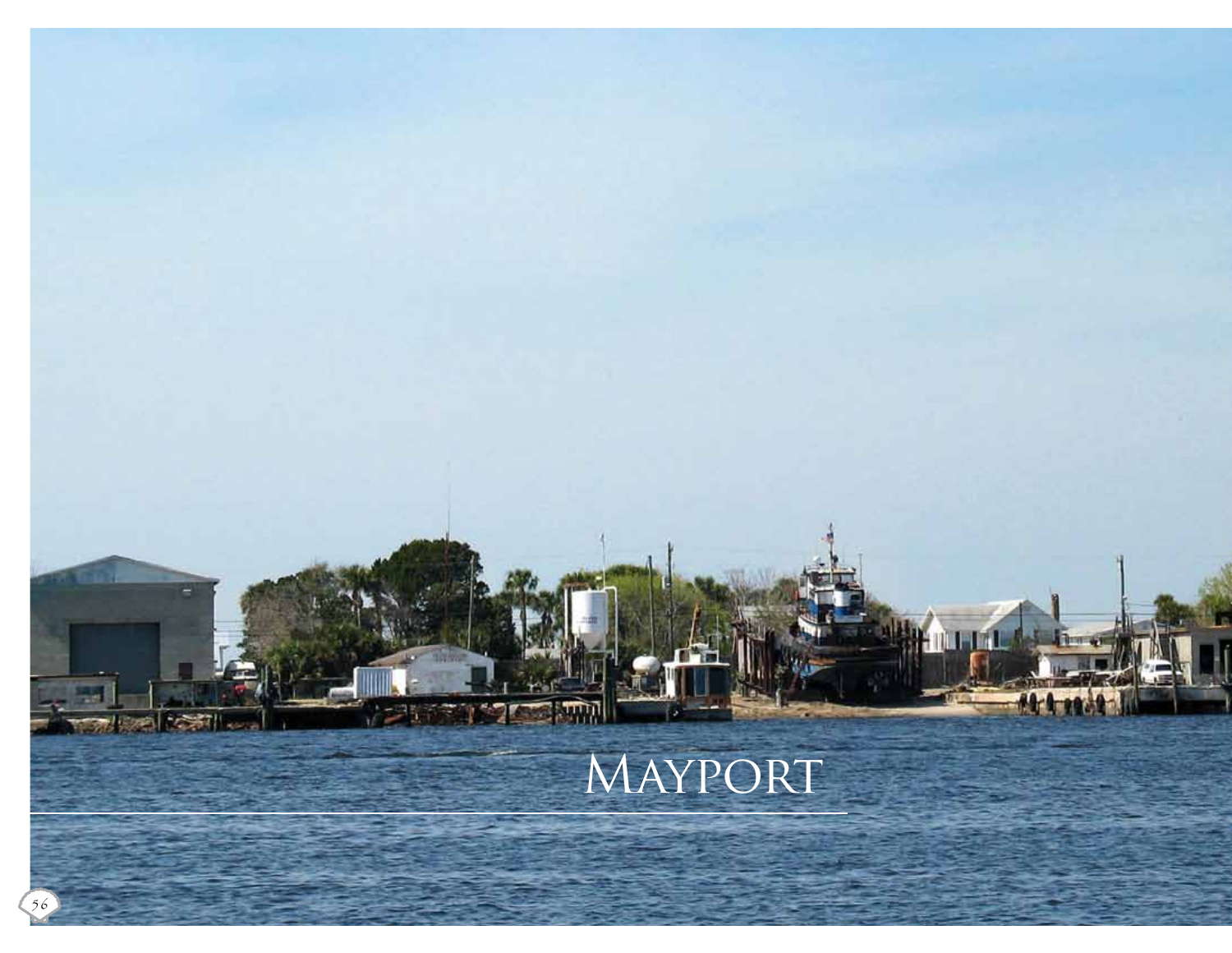# **Mayport**

# **Community Snapshot**

**VISION:** "Although Mayport is a part of the City of Jacksonville, the fishing village's charm sets it apart from the rest of Jacksonville. The present zoning in the village is not conducive to Mayport's unique character. The Partnership feels that the village will need to have its own zoning (overlay zone). This new zone will be incorporated into the Mayport Waterfront Revitalization Plan that will aide in the future development, growth, and revitalization of the Village. The plan will also address architecture, ecotourism, landscaping, parking and recreation, as well as other issues. The plan will be used by the Partnership to achieve the goals and objectives that were derived from the visioning sessions: the 'Mayport of the Future, the Mayport of the Past.'"

#### **DESIGNATION:** 1997

**APPLICANTS:** City of Jacksonville and City of Atlantic Beach

**STATUS:** Active; steering committee and sub-committees meet regularly; Partnership now established as a non-profit organization.

**KEY ACCOMPLISHMENTS:** Master plan for recreational facilities; installed underground utilities and sidewalks; participated in Mayport Road corridor study; drafted Working Waterfront language for planning overlay; completed Historic Resources Survey for Mayport Village; developed Design Guidelines for Mayport Village.

**CURRENT CHALLENGES:** Loss of city supported planning staff in early 2008; Jacksonville Port Authority (JAXPORT) announced plans to locate a cruise ship terminal and parking garage along the Mayport waterfront.

#### **FLORIDA ASSESSMENT OF COASTAL TRENDS DATA:**

| <b>Number of Active Volunteers: 20</b>    |               |
|-------------------------------------------|---------------|
| <b>Volunteer Hours Contributed:</b> 1.900 |               |
| <b>Public Dollars Contributed:</b>        | \$4.9 million |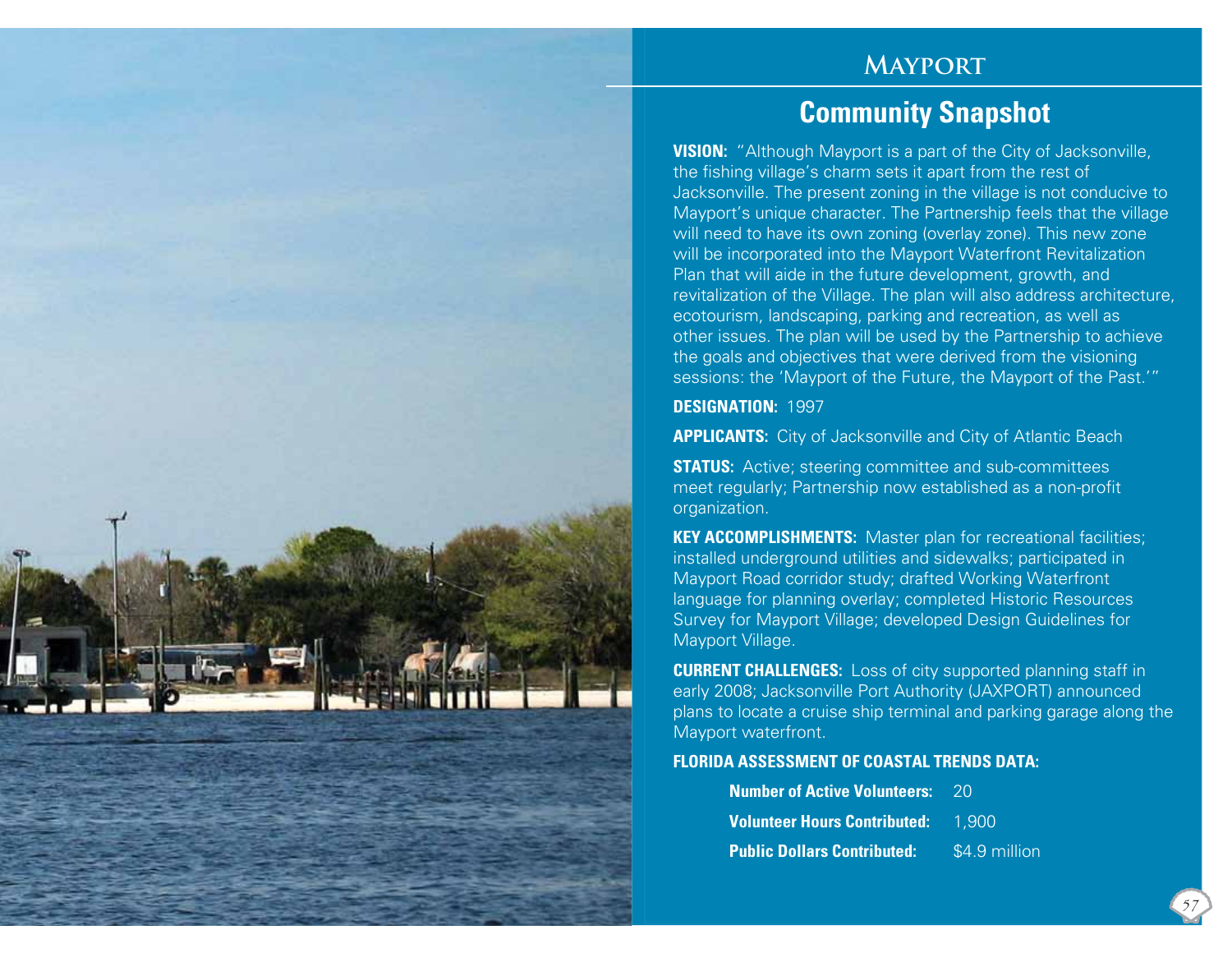# **MAYPORT**



Mayport Village is a community in flux. One of the first three communities to enter the Waterfronts Florida Partnership Program, this historic fishing village faces large scale change if the Jacksonville Port Authority — JAXPORT — carries out plans to shift super-size cruise liners from upriver wharfs to the St. Johns River Inlet, a move that would likely displace shrimp boats and other fishing vessels from the Village waterfront.

With less than 300 souls, modest homes, limited commercial or industrial fare, and empty lots and buildings, Mayport is an out-of-the-way pocket in the consolidated City of Jacksonville, which tallies a population of 745,000. The settlement is waterside to the St. Johns River, backside to the Mayport Naval Station, and split down the middle by Scenic Florida Highway A1A.

JAXPORT operates the car ferry — the last of its kind in the state — that connects Mayport to industry, communities, and federal and state parks and preserves north of the Atlantic Intracoastal Waterway. The mile-long waterfront supports a waterfront seafood restaurant, day-trip gambling ship, seafood exporter, and, until recently, a net shop and traditional fish house, the latter cantilevered over the water to ease offloading.

## THE WATERFRONTS FLORIDA PARTNERSHIP

Mayport has seen better days  $-$  in the early 1900s the draw was fishing, hotels, and amusements; in the 1950s and 1960s "head boats" lured tourists from Jacksonville to try their hand at fishing like no one had ever seen in Ohio, Indiana, or other parts of the Midwest. The Village lost ground — literally eginning in the 1950s when the U.S. Navy set up shop beachside, creating a base that grew over the years to serve as home port for various submarines and surface carriers in the Atlantic fleet.

By the time Mayport joined the first cycle of the Waterfronts Florida Partnership Program in 1997, the community had been through more than one round of redevelopment over a 20-year period. The designation promised hands-on technical help from the state planning agency, seed money for studies, support from the City of Jacksonville, and hope.

The Mayport Waterfront Partnership set up shop in space provided by a local businessman for \$1 per year, outfitted with donated air conditioners, desks, a conference table, and chairs. A steering committee was formed, establishing itself as a 501(c)(3) non-profit corporation to better attract grants. The City of Jacksonville provided much of the support, including meeting space and a parttime planner. In collaboration with the City and the Mayport Civic Association, the group worked to open and maintain a police station that created a law enforcement presence to quell drug-related crime. Waterfronts Florida paved the way with ideas

and encouragement, offering guidance on the fundamentals of the work.

By July 1998, locals set about creating a vision of the future, establishing that the fishing industry, the ferry, and the Marine Science Center were essential to the Mayport way-of-life and agreeing to do something about

| <b>St. Johns River Ferry</b>         |      |
|--------------------------------------|------|
| <b>Gateway to Fort George Island</b> |      |
| destrian/Bicycle                     | 1.00 |
| torcycle                             | 2.50 |

| Motorcycle                                                                                         | 2.50              |
|----------------------------------------------------------------------------------------------------|-------------------|
| 2 axle (Private)                                                                                   | 3.25              |
| 2 axle (Commercial/RV)                                                                             | 3.50              |
| 3 axle (Private/Commercial/RV)                                                                     | 3.25              |
| 4 axle (Private/Commercial RV)                                                                     | 4.00              |
| 5 axle (Private/Commercial/RV)                                                                     | 4.50              |
| <b>Passenger Bus</b>                                                                               | 8.00              |
| Semi-Tractor/trailer                                                                               | <b>Prohibited</b> |
| <b>TOLLS COLLECTED ONBOARD</b>                                                                     |                   |
| (M-F) 6:00am, 6:20am, 7am, and continuing on the hour and half hour<br><b>Final Departure 10pm</b> |                   |
| (S-S) 6:20am, 7am, and continuing on the hour and half hour<br><b>Final Departure 10pm</b>         |                   |
| and here. He well expect the form Ormstein                                                         |                   |